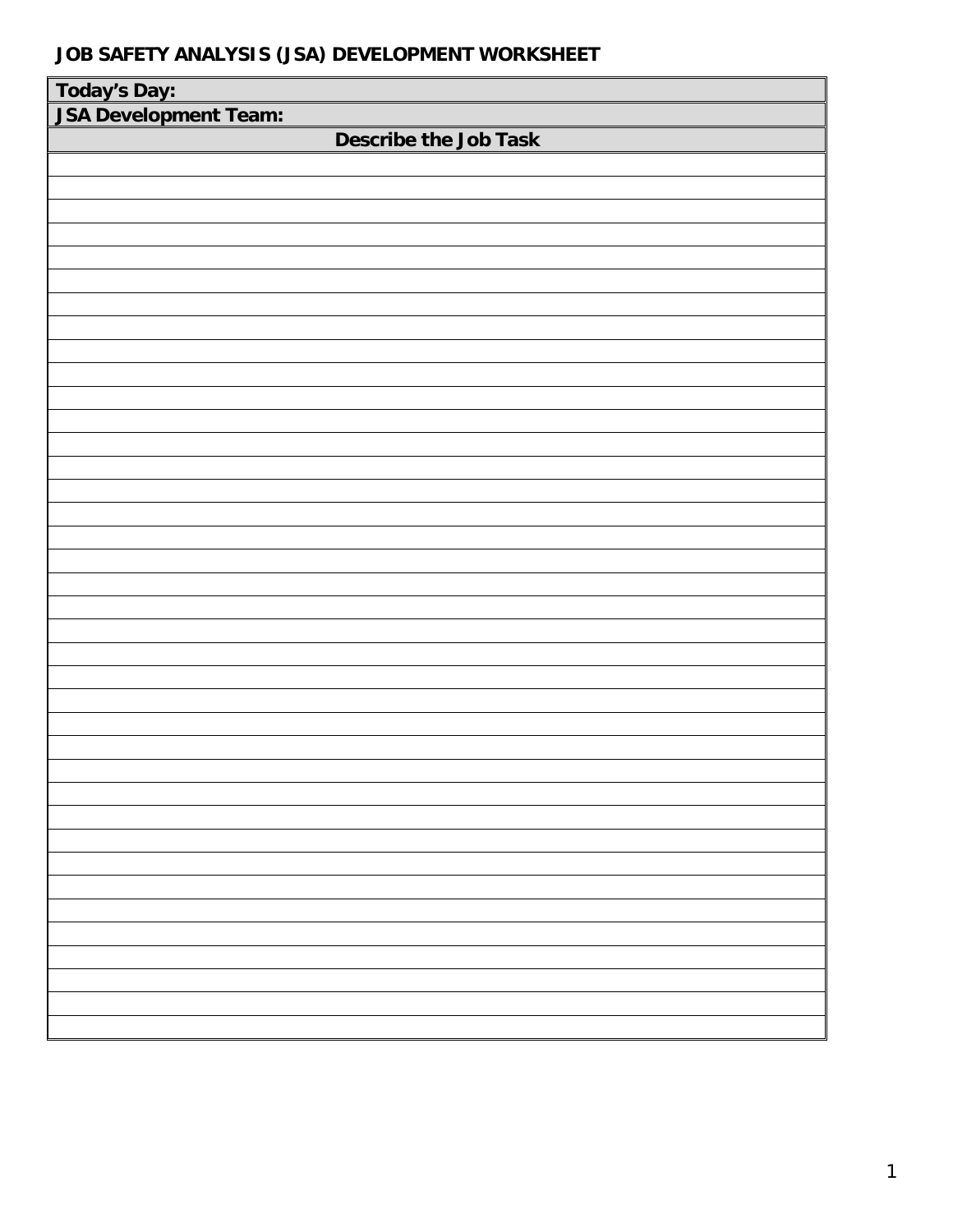| <b>List the Activities That Are</b><br><b>Involved in the Position/ Task</b> | List Hazards (Use Checklist) | <b>List Controls (Use</b><br><b>Checklist)</b> |
|------------------------------------------------------------------------------|------------------------------|------------------------------------------------|
| Abrasive blasting                                                            |                              |                                                |
| Abrasive blasting - glove box                                                |                              |                                                |
| <b>Blade changes</b>                                                         |                              |                                                |
| Chemical use- all materials                                                  |                              |                                                |
| Chemical use- Compressed fuel gasses                                         |                              |                                                |
| Chemical use- Compressed gasses<br>(general issues)                          |                              |                                                |
| Chemical Use- Flammable and<br>combustible materials                         |                              |                                                |
| <b>Chemical Use- Pesticides and Fertilizers</b>                              |                              |                                                |
| Compressed air use                                                           |                              |                                                |
| Computer/VDT workstation use                                                 |                              |                                                |
| Concrete work                                                                |                              |                                                |
| Confined space work                                                          |                              |                                                |
| Crane (mobile) use                                                           |                              |                                                |
| Crane use                                                                    |                              |                                                |
| Driving                                                                      |                              |                                                |
| Driving- emergency work on vehicle                                           |                              |                                                |
| Electrical work- General                                                     |                              |                                                |
| Elevated work                                                                |                              |                                                |
| Ergonomic issues- Machine Use                                                |                              |                                                |
| Exposure to Bloodborne Pathogens or<br>other communicable diseases           |                              |                                                |
| Facilities - equipment, machinery<br>maintenance, de-jamming                 |                              |                                                |
| <b>First Aid</b>                                                             |                              |                                                |
| Forklift operation                                                           |                              |                                                |
| General duties                                                               |                              |                                                |
| Handling hot items                                                           |                              |                                                |
| Handling sharp items                                                         |                              |                                                |
| Hoist                                                                        |                              |                                                |
| Hot Environments- working in hot<br>environments or protective clothing      |                              |                                                |
| Hot Work- Welding, torch cutting,<br>brazing, grinding                       |                              |                                                |
|                                                                              |                              |                                                |
|                                                                              |                              |                                                |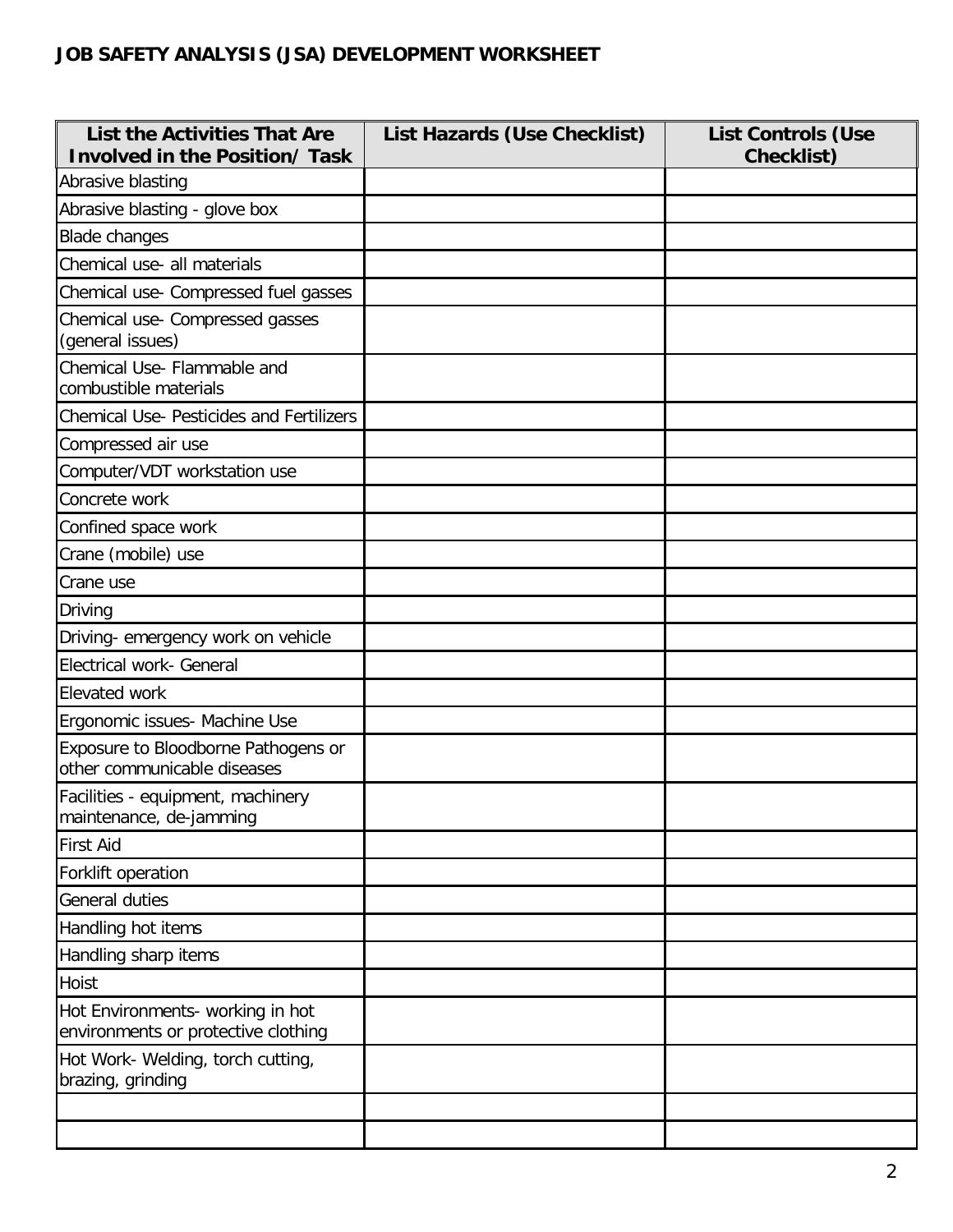| <b>List The Activities That Are</b><br><b>Involved in the Position/ Task</b>                   | <b>List Hazards (Use</b><br><b>Checklist)</b> | List Controls (Use Checklist) |
|------------------------------------------------------------------------------------------------|-----------------------------------------------|-------------------------------|
| Ladder use                                                                                     |                                               |                               |
| Lifting, and material handling                                                                 |                                               |                               |
| Loading and Unloading Trucks                                                                   |                                               |                               |
| Loading/ Unloading Railcars                                                                    |                                               |                               |
| Loading/unloading vehicles                                                                     |                                               |                               |
| Machine use- Band Saws                                                                         |                                               |                               |
| Machine use- Circular Saws                                                                     |                                               |                               |
| Machine use- Drill presses, mills, and<br>lathes                                               |                                               |                               |
| Machine use- Electrical Discharge<br>Machining                                                 |                                               |                               |
| Machine Use- Jump Saws                                                                         |                                               |                               |
| Machine use-Laser                                                                              |                                               |                               |
| Machine use- Metal Chop Saw                                                                    |                                               |                               |
| Machine Use- Metal Turning Machines                                                            |                                               |                               |
| Machine Use- Overhead Swing Saws,<br>Straight Line Pull Cutoff Saws, Radial<br><b>Arm Saws</b> |                                               |                               |
| Machine use- Pedestal and bench<br>grinders                                                    |                                               |                               |
| Machine Use- Planers & Shapers                                                                 |                                               |                               |
| Machine use- Powder actuated tools                                                             |                                               |                               |
| Machine use- Power Hand Saws                                                                   |                                               |                               |
| Machine Use- Power Presses                                                                     |                                               |                               |
| Machine use- Radial Arm Saw                                                                    |                                               |                               |
| Machine use- Sanders                                                                           |                                               |                               |
| Machine Use- Saws, General Issues                                                              |                                               |                               |
| Machine Use- Table Saws                                                                        |                                               |                               |
| Machine Use- Other (specify)                                                                   |                                               |                               |
|                                                                                                |                                               |                               |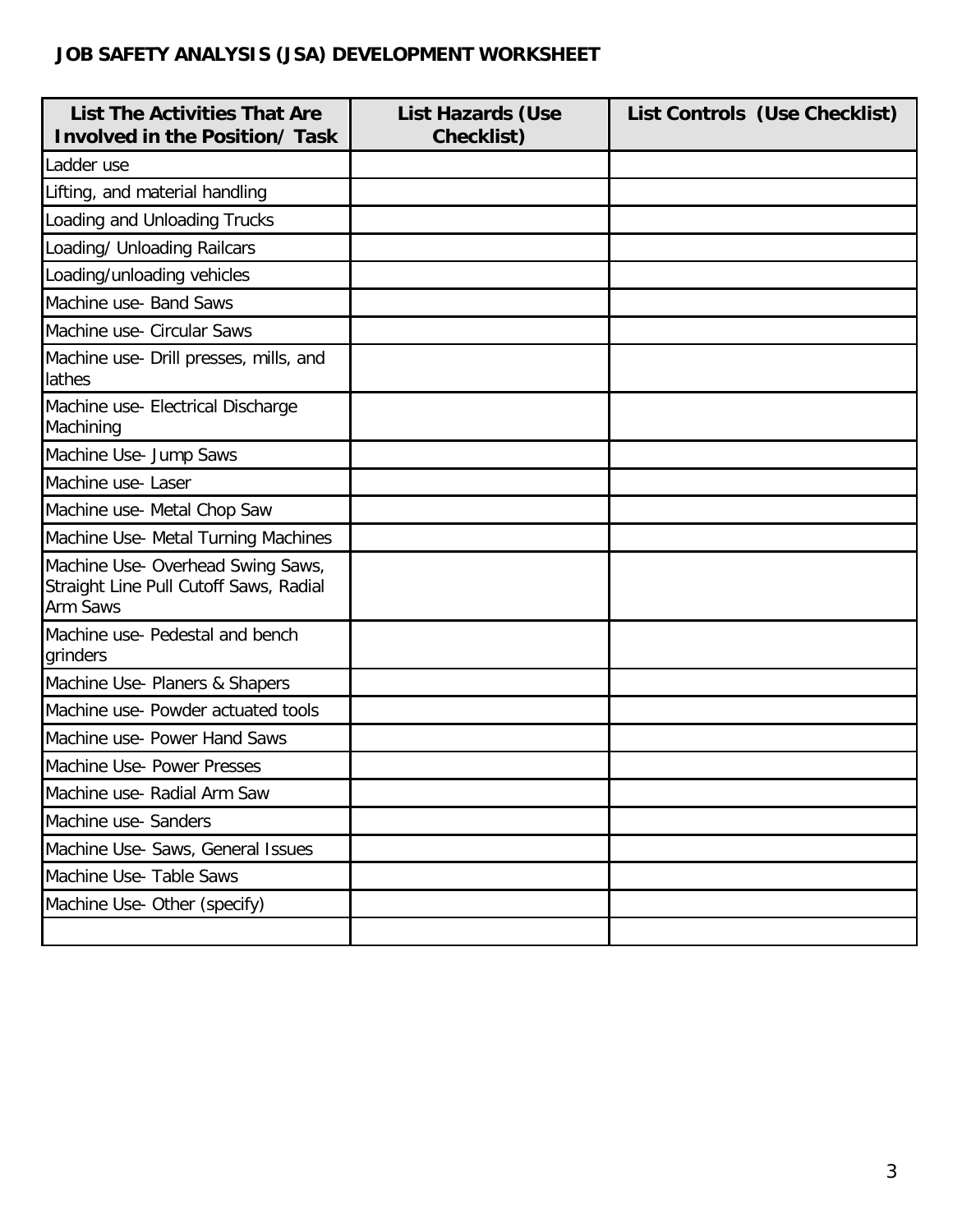| <b>List The Activities That Are</b><br><b>Involved in the Position/ Task</b> | <b>List Hazards (Use</b><br><b>Checklist)</b> | <b>List Controls (Use</b><br>Checklist) |
|------------------------------------------------------------------------------|-----------------------------------------------|-----------------------------------------|
| <b>Material Handling</b>                                                     |                                               |                                         |
| Material Handling- scissor tables                                            |                                               |                                         |
| Materials Storage                                                            |                                               |                                         |
| Materials Storage -- Pipe & Bar Stock                                        |                                               |                                         |
| Materials Storage & Handling - Flat Glass                                    |                                               |                                         |
| Materials Storage & Handling - Long<br>Objects                               |                                               |                                         |
| Materials Storage & Handling - Sheet<br>Metal                                |                                               |                                         |
| Materials Storage & Handling- Boxes &<br><b>Pallets</b>                      |                                               |                                         |
| Materials Storage & Handling-Fiberboard<br>and cardboard boxes               |                                               |                                         |
| Materials Storage - Barrels and Kegs &<br>Handling                           |                                               |                                         |
| Metal working- Clean-up of debris                                            |                                               |                                         |
| Office Workarea Set-up                                                       |                                               |                                         |
| Operating Mobile Equipment and Vehicles                                      |                                               |                                         |
| Pallet jack use                                                              |                                               |                                         |
| Personal Protective Equipment Use                                            |                                               |                                         |
| <b>Personnel Lift Use</b>                                                    |                                               |                                         |
| <b>Pneumatic Nailer Use</b>                                                  |                                               |                                         |
| Resident handling                                                            |                                               |                                         |
| Resident handling and transfer                                               |                                               |                                         |
| Scaffold use                                                                 |                                               |                                         |
| <b>Structural Steel Erection</b>                                             |                                               |                                         |
| Tilt Up Concrete Construction                                                |                                               |                                         |
| Tool use                                                                     |                                               |                                         |
| <b>Traffic Control</b>                                                       |                                               |                                         |
| Trench work                                                                  |                                               |                                         |
| Work Station and Task Set-up                                                 |                                               |                                         |
| Working with the public                                                      |                                               |                                         |
| Other (specify)                                                              |                                               |                                         |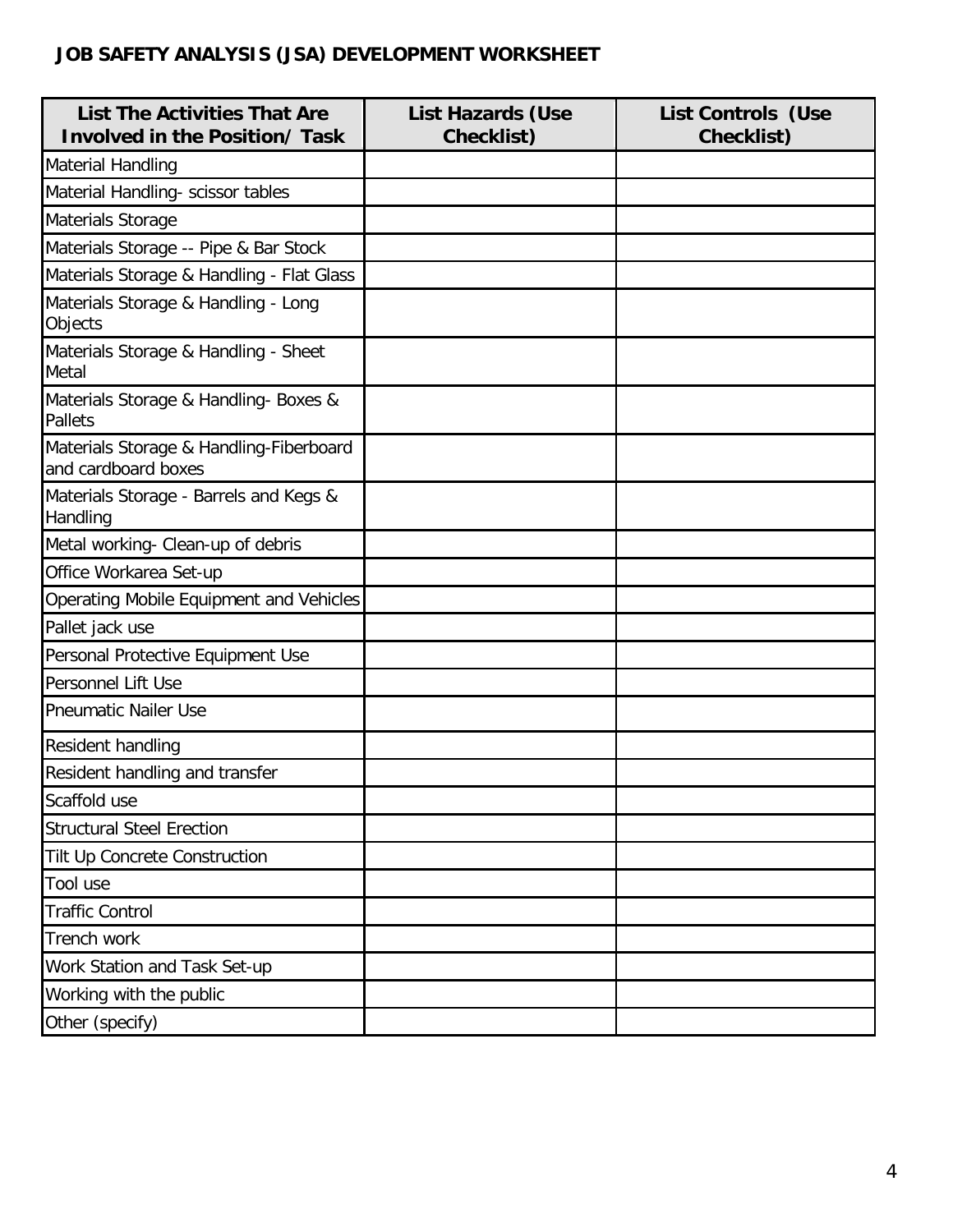| ✓ | List of Potential Hazards (check those<br>that apply)                                                                            | <b>Tasks Being Done Where Exposure</b><br><b>Exists</b> |
|---|----------------------------------------------------------------------------------------------------------------------------------|---------------------------------------------------------|
|   | Abrasions                                                                                                                        |                                                         |
|   | <b>Abrasive Blasting</b>                                                                                                         |                                                         |
|   | Biological hazards (e.g., animals, plants, bees, etc.)                                                                           |                                                         |
|   | Chemical/Thermal burns, irritation, other                                                                                        |                                                         |
|   | Compressed gases/Cylinders                                                                                                       |                                                         |
|   | <b>Confined Spaces</b>                                                                                                           |                                                         |
|   | Cuts                                                                                                                             |                                                         |
|   | <b>Dermatitis</b>                                                                                                                |                                                         |
|   | Driving                                                                                                                          |                                                         |
|   | Dropping loads during hoisting or lifting with<br>equipment                                                                      |                                                         |
|   | Dropping materials/tools/articles to lower levels                                                                                |                                                         |
|   | Drowning                                                                                                                         |                                                         |
|   | <b>Electrical shock</b>                                                                                                          |                                                         |
|   | Energized equipment (other than electrical) i.e.,<br>spring loading                                                              |                                                         |
|   | Ergonomic stresses/ Strains (e.g., awkward<br>posture, repititon, vibration, heavy lifts, reaching,<br>kneeling, high force use) |                                                         |
|   | Explosive materials                                                                                                              |                                                         |
|   | Fire/flammable materials/energetic reactions                                                                                     |                                                         |
|   | Flying objects/particles hitting body/face or getting                                                                            |                                                         |
|   | in eyes                                                                                                                          |                                                         |
|   | Fugitive dust/vapors/emissions                                                                                                   |                                                         |
|   | Hazardous materials or chemicals                                                                                                 |                                                         |
|   | Heat / cold stress                                                                                                               |                                                         |
|   | Heavy equipment in proximity to other equipment<br>or personnel                                                                  |                                                         |
|   | Heavy or repetitive manual lifting                                                                                               |                                                         |
|   | Inhalation or use of chemicals which could cause                                                                                 |                                                         |
|   | exposure or irritation                                                                                                           |                                                         |
|   | New, unusual equipment                                                                                                           |                                                         |
|   | New, unusual process                                                                                                             |                                                         |
|   | Overhead utilities                                                                                                               |                                                         |
|   | Overhead work                                                                                                                    |                                                         |
|   | Pinch points                                                                                                                     |                                                         |
|   | Pressurized or potentially pressurized lines or                                                                                  |                                                         |
|   | equipment                                                                                                                        |                                                         |
|   | Pull in hazard                                                                                                                   |                                                         |
|   | Slips /trips /falls                                                                                                              |                                                         |
|   | Smashing                                                                                                                         |                                                         |
|   | Steam                                                                                                                            |                                                         |
|   | Struck by                                                                                                                        |                                                         |
|   | Sun                                                                                                                              |                                                         |
|   | Traffic (equipment or vehicle)                                                                                                   |                                                         |
|   | Trenching/ Cave-ins                                                                                                              |                                                         |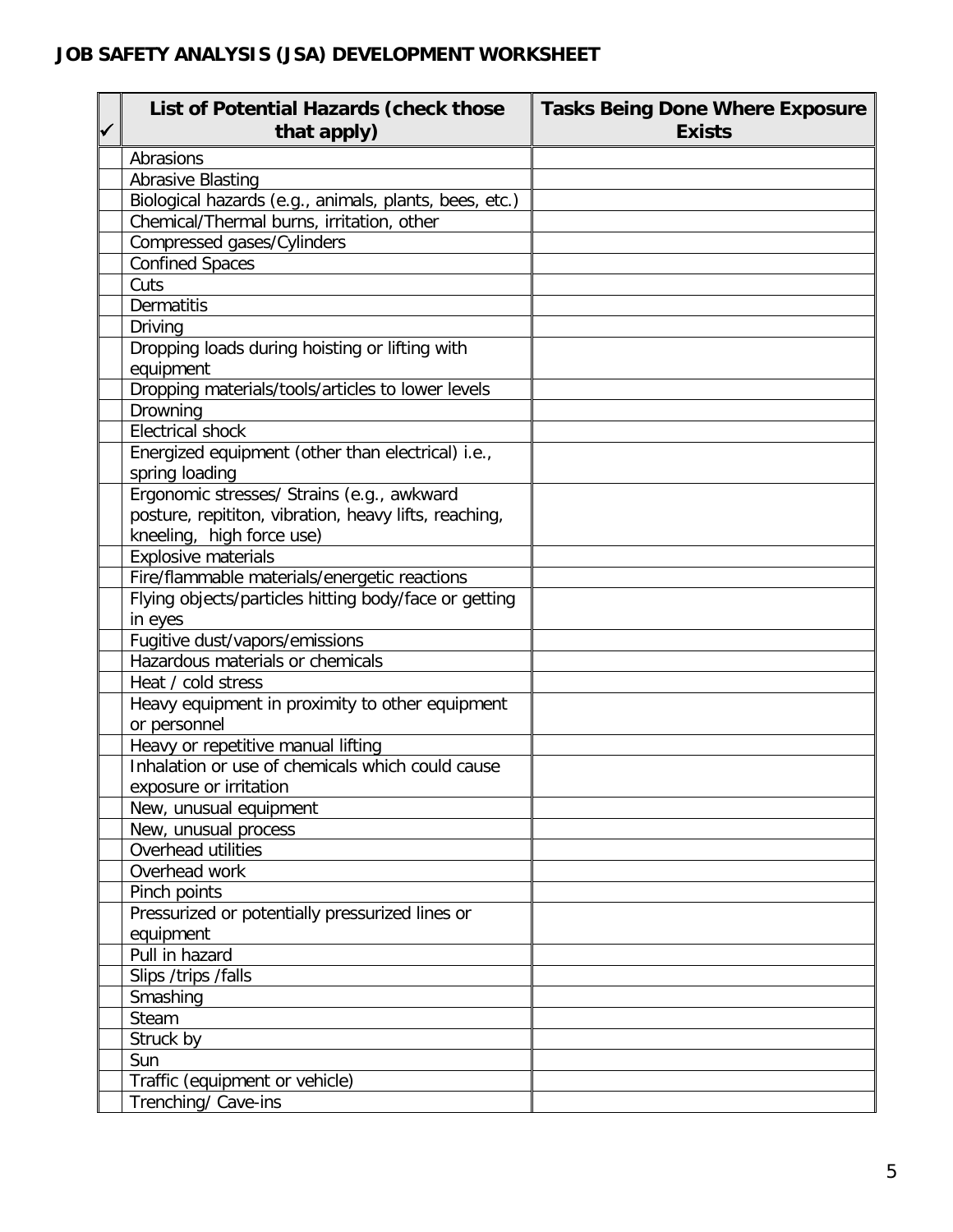| List of Potential Hazards (check<br>those that apply) | <b>Tasks Being Done Where Exposure</b><br><b>Exists</b> |
|-------------------------------------------------------|---------------------------------------------------------|
| Underground utilities                                 |                                                         |
| Visibility reduced by darkness or other               |                                                         |
| conditions                                            |                                                         |
| Weather/Environmental hazards (e.g.,                  |                                                         |
|                                                       |                                                         |
| tornadoes/earthquakes)                                |                                                         |
| Working with the public                               |                                                         |
| Other:                                                |                                                         |
|                                                       |                                                         |
|                                                       |                                                         |
|                                                       |                                                         |
|                                                       |                                                         |
|                                                       |                                                         |
|                                                       |                                                         |
|                                                       |                                                         |
|                                                       |                                                         |
|                                                       |                                                         |
|                                                       |                                                         |
|                                                       |                                                         |
|                                                       |                                                         |
|                                                       |                                                         |
|                                                       |                                                         |
|                                                       |                                                         |
|                                                       |                                                         |
|                                                       |                                                         |
|                                                       |                                                         |
|                                                       |                                                         |
|                                                       |                                                         |
|                                                       |                                                         |
|                                                       |                                                         |
|                                                       |                                                         |
|                                                       |                                                         |
|                                                       |                                                         |
|                                                       |                                                         |
|                                                       |                                                         |
|                                                       |                                                         |
|                                                       |                                                         |
|                                                       |                                                         |
|                                                       |                                                         |
|                                                       |                                                         |
|                                                       |                                                         |
|                                                       |                                                         |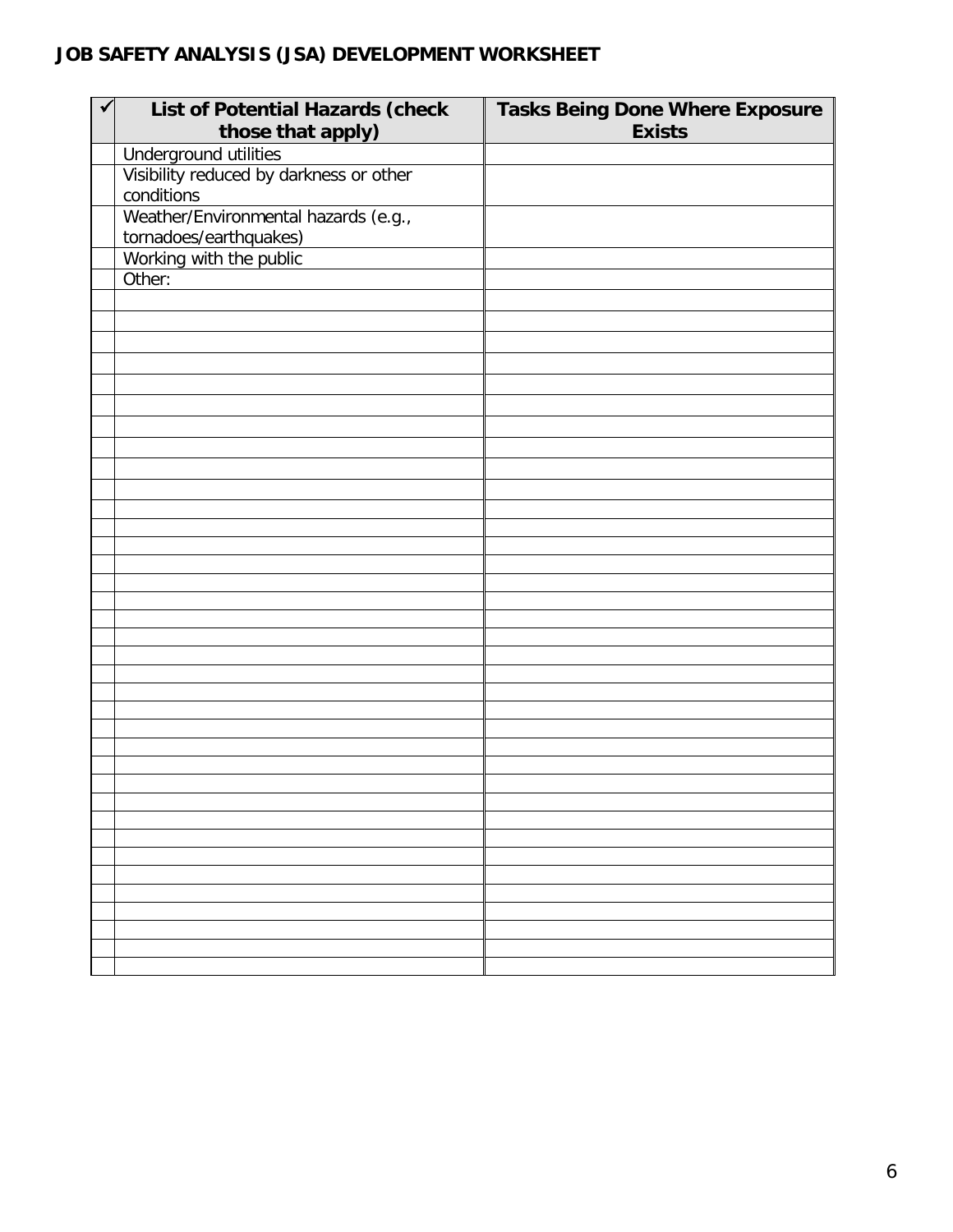| List of Potential Controls (check those that<br>apply)      | <b>Tasks Being Done Where</b><br><b>Exposure Exists</b> |
|-------------------------------------------------------------|---------------------------------------------------------|
| Bonding/grounding                                           |                                                         |
| Change operations or materials used                         |                                                         |
| <b>Communication devices</b>                                |                                                         |
| Confined space permit/ procedure                            |                                                         |
| Decontamination procedures                                  |                                                         |
| Dust/vapor controls/ local ventilation                      |                                                         |
| <b>Emergency procedures</b>                                 |                                                         |
| Escorts for visitors /new personnel                         |                                                         |
| Evacuation/shutdown/shelter procedures                      |                                                         |
| Fall protection                                             |                                                         |
| Fire suppression equipment                                  |                                                         |
| Fire watch                                                  |                                                         |
| Flaggers                                                    |                                                         |
| Ground Fault Circuit Interrupters (GFCI)                    |                                                         |
| Guard parts, belts, pinch points/ safeguarding systems      |                                                         |
| Hazardous materials/flammable storage                       |                                                         |
| Hearing protection                                          |                                                         |
| Hotwork control/ Permit                                     |                                                         |
| Housekeeping                                                |                                                         |
| Inspect equipment before use/ preventive maintenance        |                                                         |
| Inspect tools / safety devices before using                 |                                                         |
| Keep area clear from equipment operating area (specify)     |                                                         |
| Lift procedures or assist gear                              |                                                         |
| Lock-out/Tag-out                                            |                                                         |
| Mark, barricade, labels, signs, postings, ropes for hazards |                                                         |
| Monitor air, noise exposures                                |                                                         |
| Monitor weather                                             |                                                         |
| Permits - other work permits                                |                                                         |
| Personal flotation devices/ Water Plan                      |                                                         |
| Personal Protective Equipment (PPE)- specify                |                                                         |
| Reduce noise                                                |                                                         |
| Regulated area/ Controlled access                           |                                                         |
| Rescue equipment / rescue teams                             |                                                         |
| Respirators- specify                                        |                                                         |
| Safety Observer                                             |                                                         |
| Segregate incompatible hazardous materials                  |                                                         |
| Sloping, trench boxes, benching, shoring                    |                                                         |
| Spill kits/ containment                                     |                                                         |
| Tools (specify)                                             |                                                         |
| Two person Assist                                           |                                                         |
| <b>Traffic controls</b>                                     |                                                         |
| Training (e.g., equipment manuals, procedures)              |                                                         |
| Ventilate space/area                                        |                                                         |
| Work/rest break periods/ rotation                           |                                                         |
| Other:                                                      |                                                         |
|                                                             |                                                         |
|                                                             |                                                         |
|                                                             |                                                         |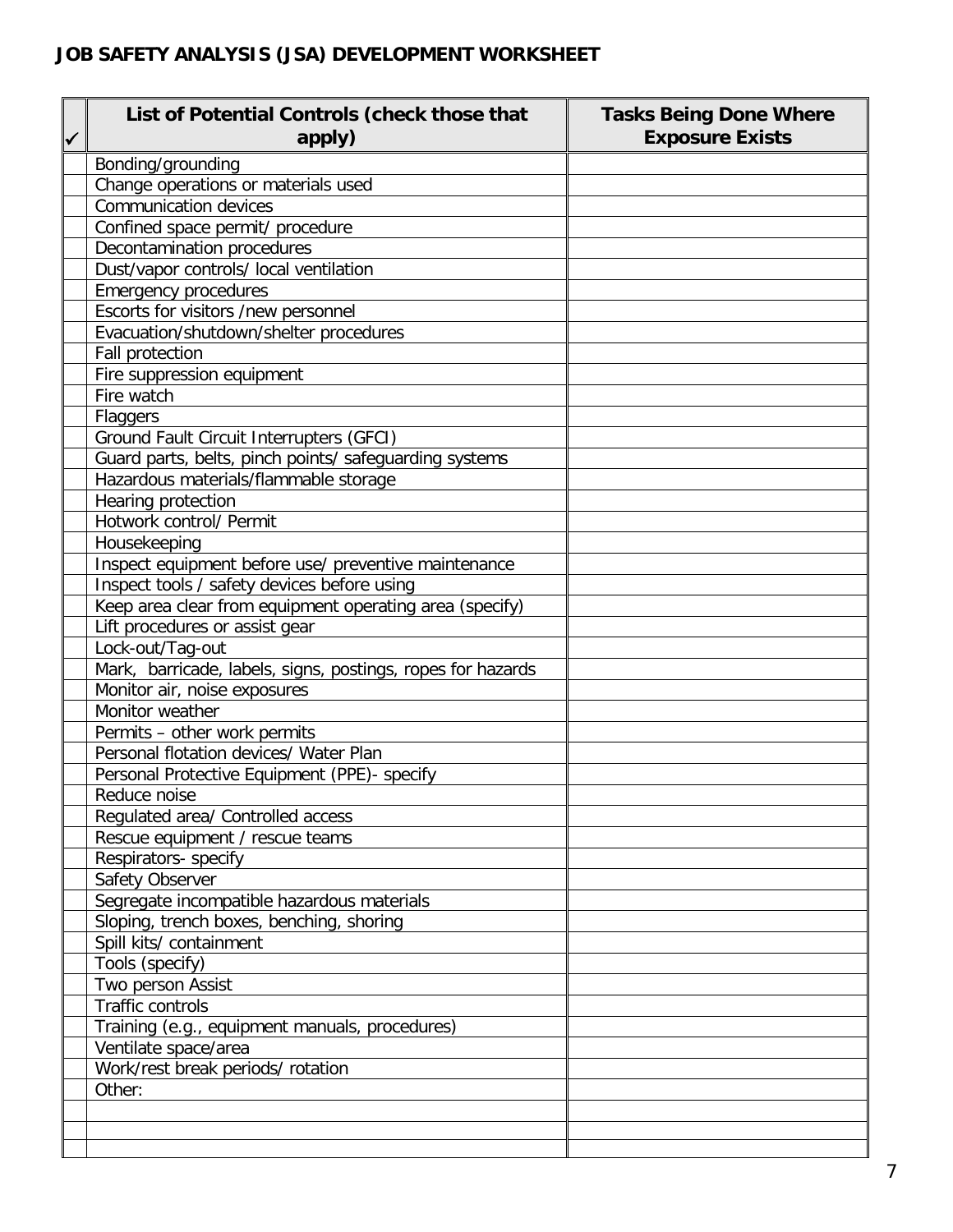| <b>Pre-Task Evaluation</b>                                                            |  |
|---------------------------------------------------------------------------------------|--|
| Discussions held re substitution of tools, materials, processes to make tasks safer   |  |
| Job scope understood by all personnel on crew                                         |  |
| All safety equipment is on hand and ready for the job                                 |  |
| Necessary permits approved for excavations                                            |  |
| Necessary permits approved for hotwork                                                |  |
| Necessary permits approved for confined spaces                                        |  |
| Necessary permits for other work obtained & approved                                  |  |
| Lock-outs and tags obtained and placed                                                |  |
| Proper tools and equipment are inspected and ready                                    |  |
| Monitoring/sampling is assembled / scheduled                                          |  |
| SDS sheets have been obtained for materials                                           |  |
| Personnel are trained for this job                                                    |  |
| Approvals have been obtained from manufacturer for any equipment modifications        |  |
| Approvals have been obtained from the issuing authorities for procedure modifications |  |
| Other:                                                                                |  |
|                                                                                       |  |
|                                                                                       |  |
|                                                                                       |  |
|                                                                                       |  |
|                                                                                       |  |
|                                                                                       |  |
|                                                                                       |  |
|                                                                                       |  |
|                                                                                       |  |
|                                                                                       |  |
|                                                                                       |  |
|                                                                                       |  |
|                                                                                       |  |
|                                                                                       |  |
|                                                                                       |  |
|                                                                                       |  |
|                                                                                       |  |
|                                                                                       |  |
|                                                                                       |  |